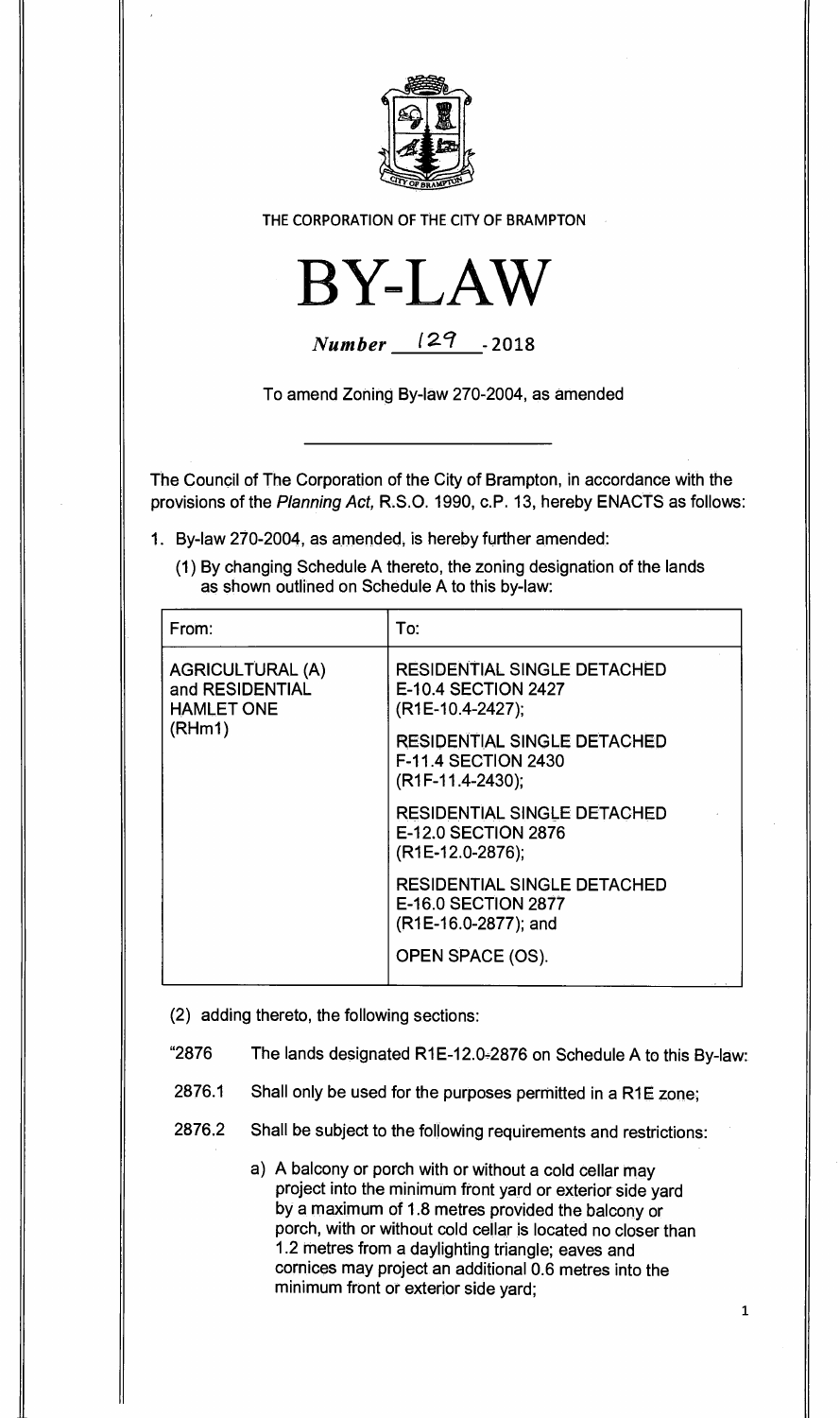- **b) Bay windows and box-out windows, with or without foundations, may project a maximum of 1.0 metre into the minimum required front, rear and exterior side yard, eaves and cornices may project an additional 0.6 metres into the minimum front or exterior side yard;**
- **c) On lots less than 12.5 metres in width, the maximum cumulative garage door width for an attached garage shall be 5.05 metres;**
- **d) On corner lots equal to or greater than 14 metres in width, the maximum cumulative garage door width for an attached garage shall not exceed 60 percent of the width of the dwelling;**
- **e) Garage Control:** 
	- **(i) On lots equal to or greater than 14 metres in width, the maximum interior garage width shall be 6.1 metres; and**
- **f) The minimum building setback to a day-lighting triangle/rounding: 1.2 metres."**
- **"2877 The lands designated R1E-16.0-2877 on Schedule A to this By-law:**
- **2877.1 Shall only be used for the purposes permitted in a R1E zone;**
- **2877.2 Shall be subject to the following requirements and restrictions:** 
	- **a) A balcony or porch with or without a cold cellar may project into the minimum front yard or exterior side yard by a maximum of 1.8 metres provided the balcony or porch, with or without cold cellar is located no closer than 1.2 metres from a daylighting triangle; eaves and cornices may project an additional 0.6 metres into the minimum front or exterior side yard;**
	- **b) Bay windows and box-out windows, with or without foundations, may project a maximum of 1.0 metre into the minimum required front, rear and exterior side yard, eaves and cornices may project an additional 0.6 metres into the minimum front or exterior side yard."**

ENACTED and PASSED this 27<sup>th</sup> day of June, 2018.

| Approved as to<br>form.    |
|----------------------------|
| 2018/06/15                 |
| <b>AWP</b>                 |
|                            |
| Approved as to<br>content. |
| 2018/06/14                 |

Linda Jeffre

**Peter Fay, City Clerk**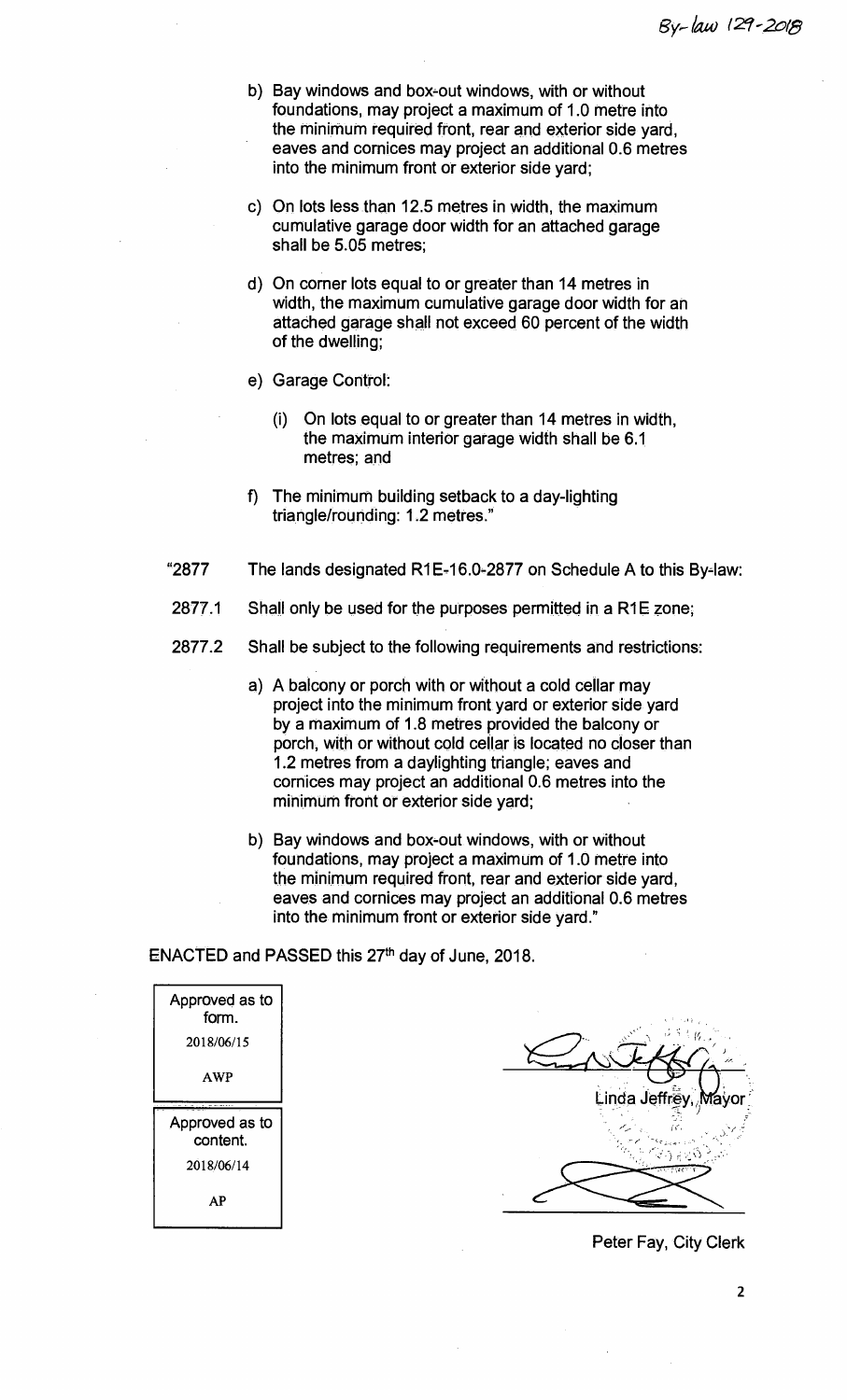